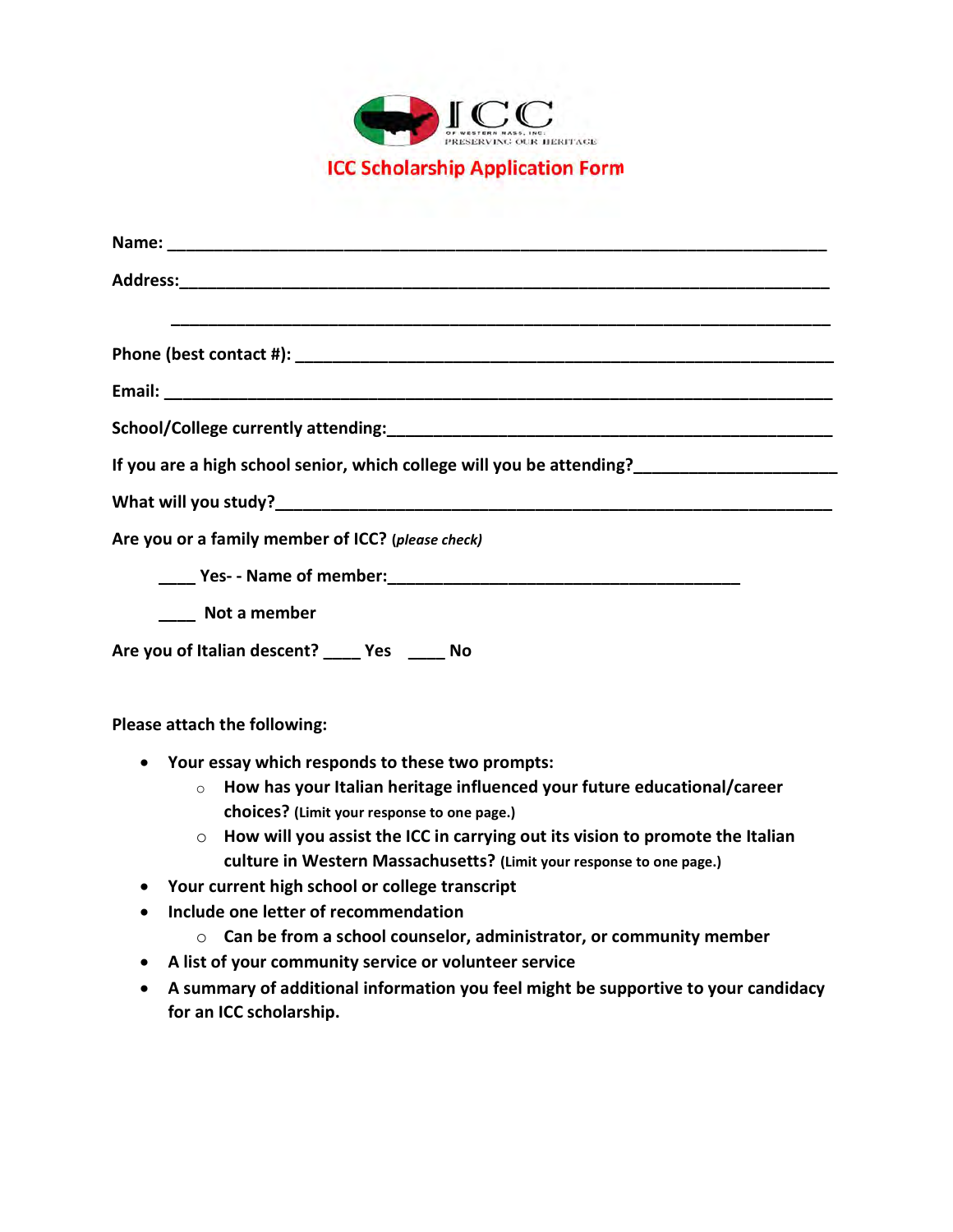## ICC of Western Massachusetts Scholarship Recommendation form

| Please tell us why you think | would be a good recipient |
|------------------------------|---------------------------|
| for an ICC scholarship.      |                           |

Your Name:\_\_\_\_\_\_\_\_\_\_\_\_\_\_\_\_\_\_\_\_\_\_\_\_\_\_\_\_\_\_\_\_\_\_\_\_\_\_\_\_\_\_\_\_\_\_\_\_\_\_\_\_\_\_\_\_\_\_\_\_\_\_\_\_\_\_\_\_

Contact Phone #:\_\_\_\_\_\_\_\_\_\_\_\_\_\_\_\_\_\_\_\_\_\_\_\_\_\_\_\_\_\_\_\_\_\_\_\_\_\_\_\_\_\_\_\_\_\_\_\_\_\_\_\_\_\_\_\_\_\_\_\_\_\_\_

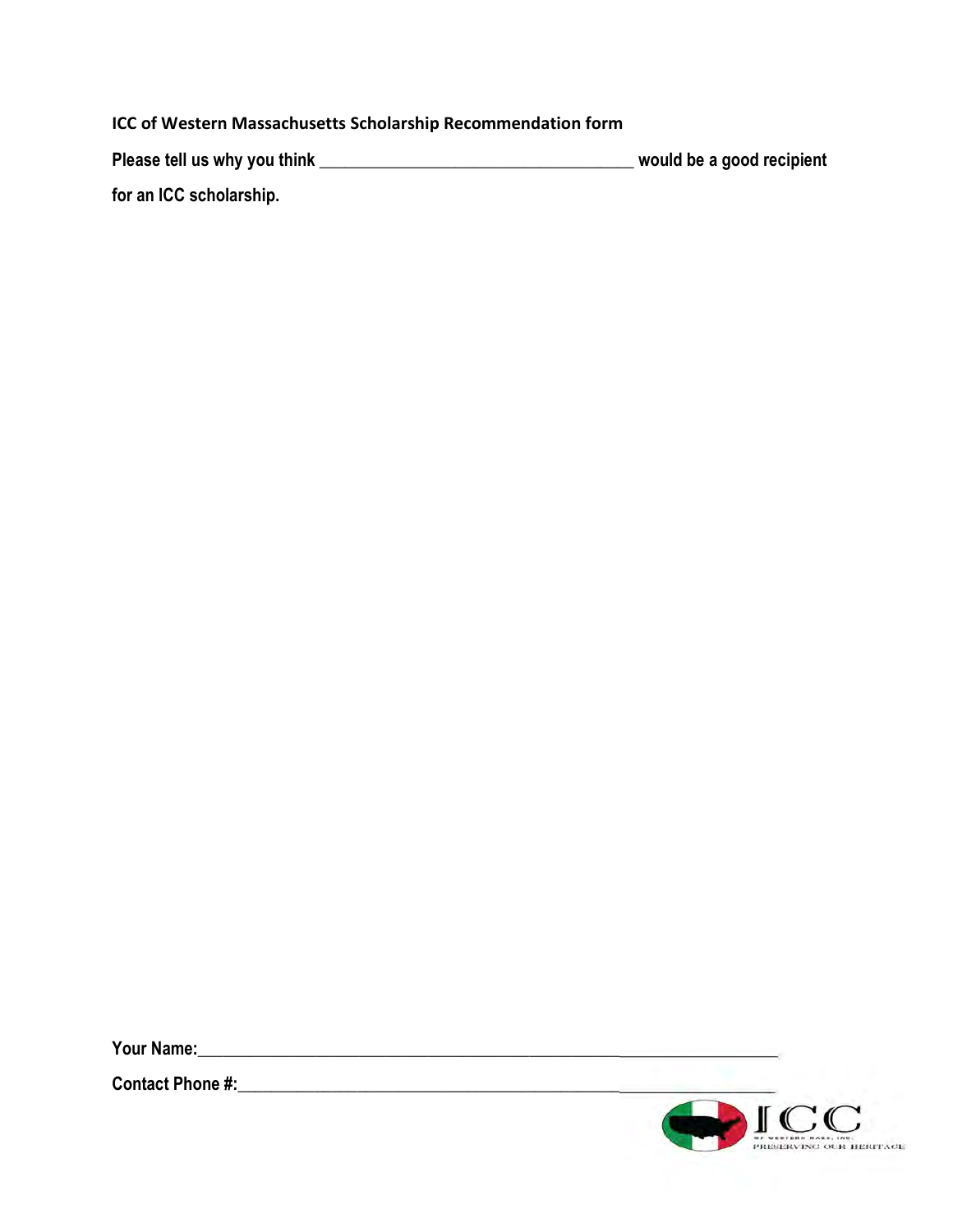## ICC of Western Massachusetts Scholarship

Essay : How has your Italian heritage influenced your future educational/career choices?

Name: